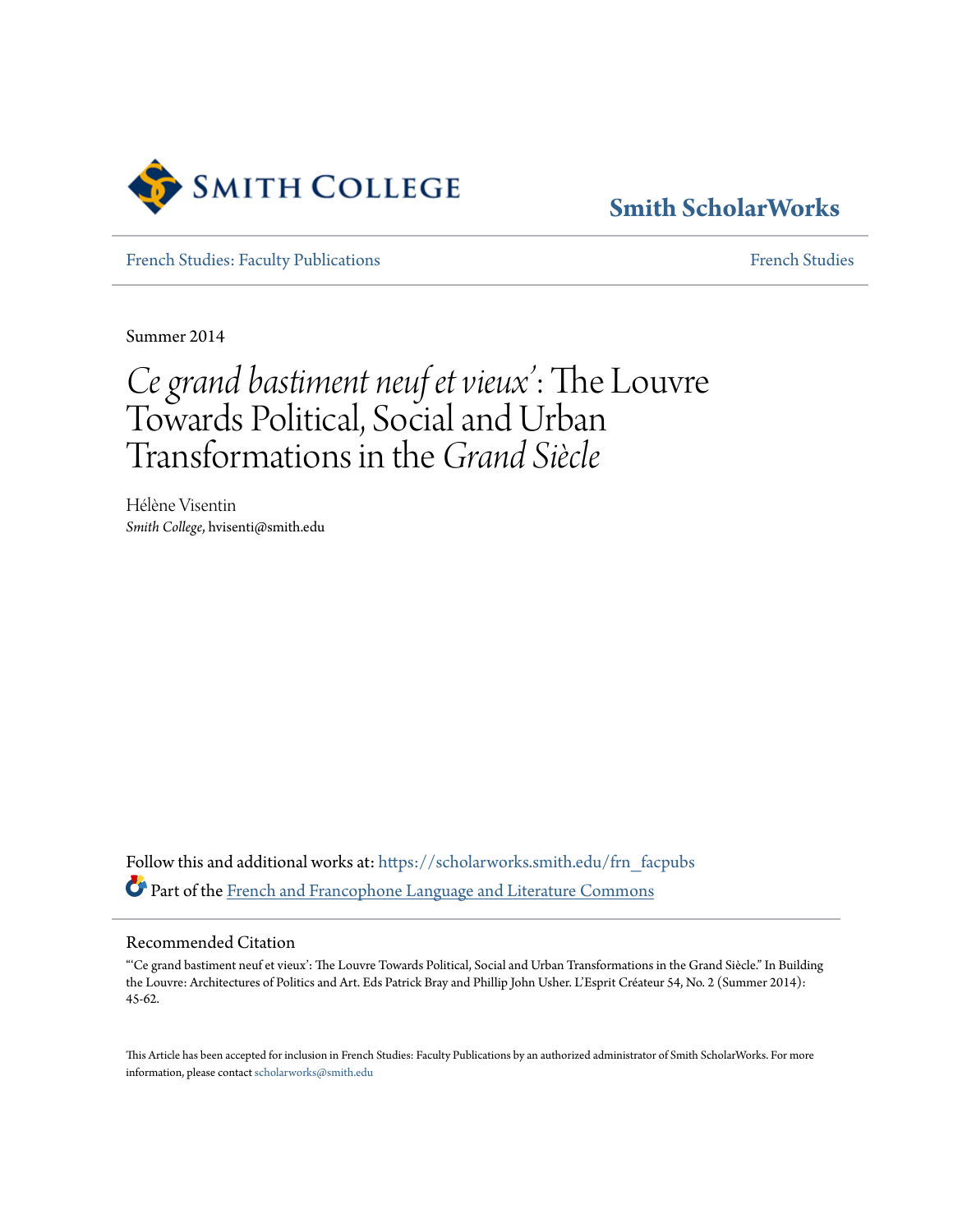### **"***Ce grand bastiment neuf et vieux***": The Louvre Towards Political, Social, and Urban Transformations in the** *Grand Siècle*

#### **Hélène Visentin**

WHENRI IV ENTERED INTO PARIS after defeating his<br>opponents on March 22, 1594, he was determined to make the<br>Louvre his chief residence, a bridge from the past to the future.<br>Not only did he have a novel vision, his intenti opponents on March 22, 1594, he was determined to make the Louvre his chief residence, a bridge from the past to the future. Not only did he have a novel vision, his intention was also to mark the reign of the first Bourbon king with imposing structures where the new dynasty would build on the Valois heritage. On his official entry into the city, the king passed through the Porte Neuve adjacent to the old Tour de Bois and in front of the entrance of the Louvre at the *guichet* of Saint-Germain-l'Auxerrois towards the Porte Saint-Honoré where he received the keys to the city from the Prévôt des Marchands; then, he followed the rue Saint-Honoré and rue des Innocents on his way to the cathedral Notre-Dame for the *Te Deum*, displaying a Catholic attachment to ritual. Rather than a festive ceremony, however, Henri IV's entry into Paris was a political and religious conquest of the capital designed to legitimize him fully as the King of France.1 On the *Plan de Merian* (1615) and even on the later *Plan de Gomboust* (1652), one can observe the old Porte Neuve and the Tour de Bois against the brand new Grande Galerie du Louvre completed under the rule of Henri IV as shown on an engraving by Israël Silvestre (Figure 1).<sup>2</sup> The juxtaposition of old and new architectural forms must have surprised Parisians of this period, although the Porte Neuve and the Tour de Bois that defined Charles V's wall were destroyed only around 1660 when major building constructions of the Louvre resumed under the reign of Louis XIV.

Starting from a topographical analysis of the Louvre but shifting the focus from urban space to social and cultural interactions, I argue that the Louvre, as both a physical and a political site, articulates a rather ambiguous connection between art, culture, and politics in the seventeenth century. The Louvre represents royal authority; however, it is no longer the place in which new culture circulates. In some ways, the palace, often abandoned, suffers over the course of the seventeenth century from a lack of interest and tends to lose its dominant place as a site where novel cultural and social events take place. By bringing together perspectives from art, literature, as well as urban and cultural studies, my aim is not to do an analysis of the institutional history and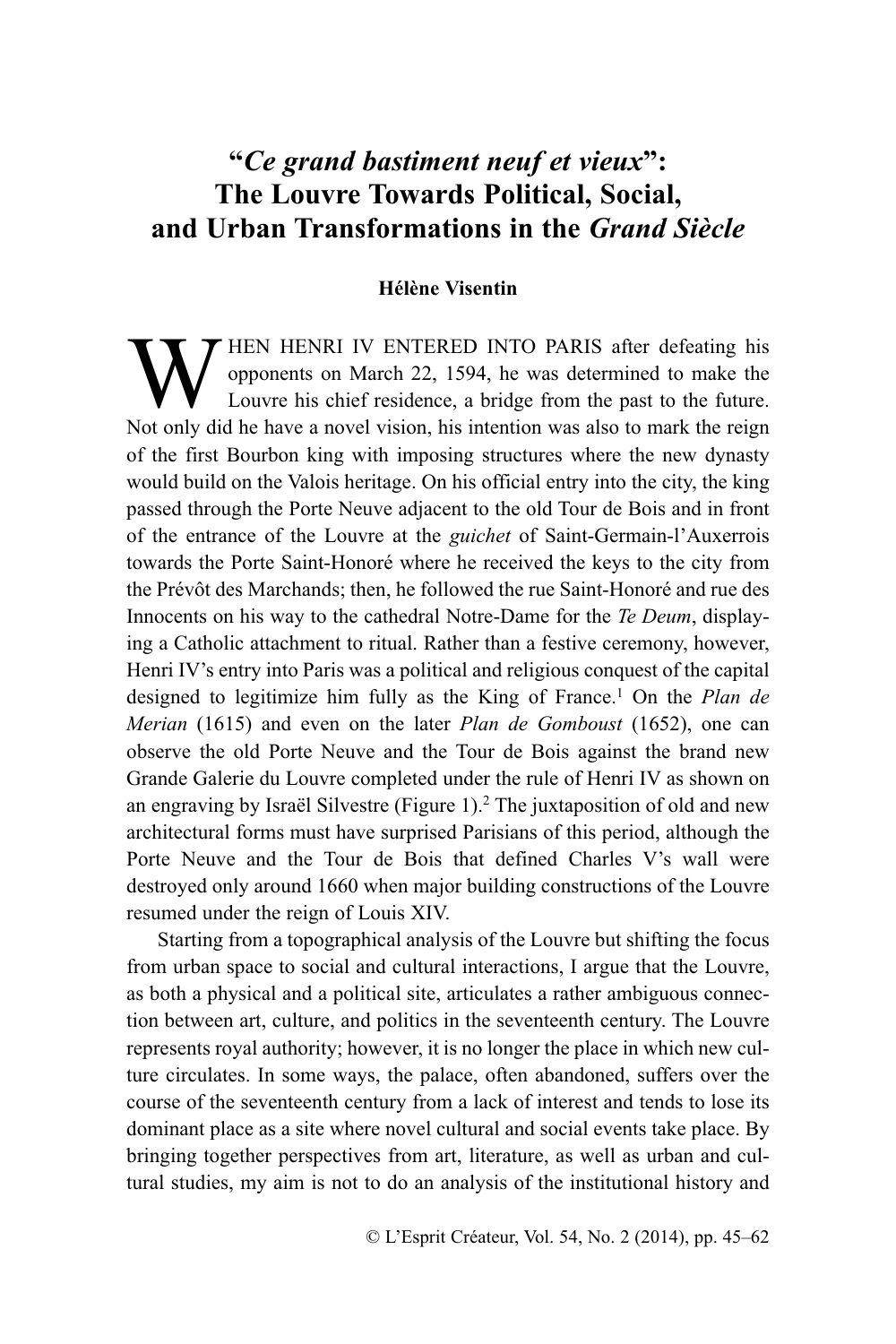

Figure 1. *Les Galeries du Louvre* (c. 1652), Israël Silvestre, Musée Carnavalet, Paris, France.

the architectural forms of the Louvre, but rather to question the relation between space and culture. To this end, I propose to examine important aspects of urban and social transformations as well as cultural practices in the seventeenth century in order to understand how the Louvre is located within a new kind of urban experience.

#### **Mapping the Louvre**

Bird's-eye view maps of Paris of the early seventeenth century—the *Plan de Vassalieu* (1609), the *Plan de Quesnel* (1609), and the *Plan de Merian* (1615)—make a startling break with the conventional north-south orientation of the Seine in the first generation of maps of the second half of the sixteenth century. In these later maps, the Seine crosses the map diagonally, thus allowing the cartographer to depict architectural landmarks in three dimensions. In fact, one can see how the monuments in the landscape are formed into hierarchies, the main buildings under the control of the state and the church being easily recognizable at first sight, thanks to the frontal elevation of the edifices and their exaggerated dimensions compared with the simplification of the rest of the urban landscape.

The *Plan de Merian* and its copy the *Plan de Tavernier* (1625) were without a doubt the most reproduced maps of the time.<sup>3</sup> If the topographical value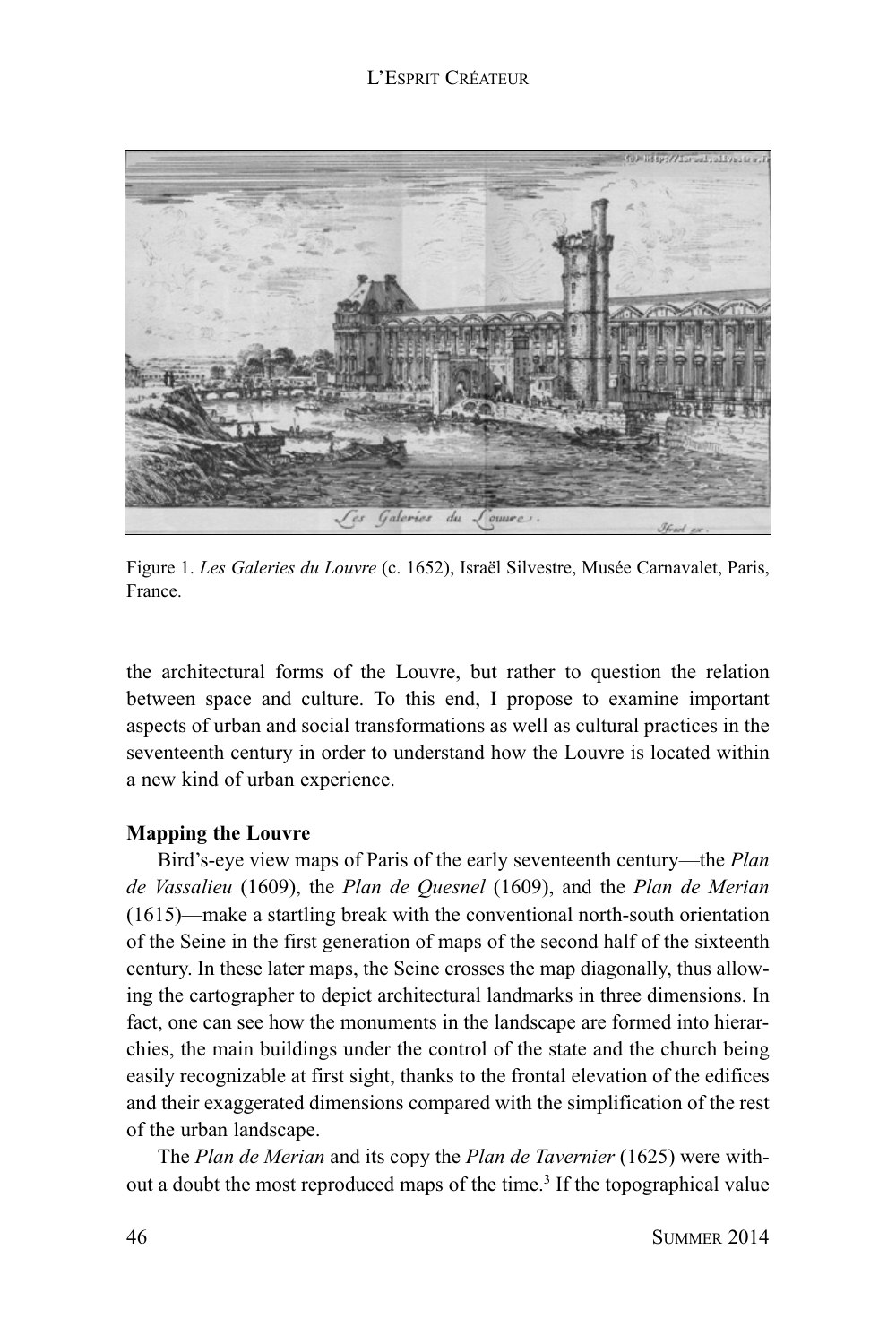#### HÉLÈNE VISENTIN

of the Merian map is relatively deficient, the architecture of the buildings is neat and enhanced by the effect of a slightly oblique view.<sup>4</sup> Although the Louvre of this period is geographically located at the city's western margins, the Merian map places the royal palace at the very foreground and directs attention to the most important Parisian landmark on the median axis of the map.5 Moreover, this centralizing perspective of the Louvre directs the gaze of the observer on the one hand to the Bastille, the other main important symbol of the king's authority, through an oblique axis, and on the other hand following a vertical axis to the equestrian statue of Henri IV erected on the newly constructed Pont Neuf. By emphasizing Paris's status as the seat of royal power, the *Plan de Merian* functions as a political icon and an efficient instrument of royal propaganda. As John Brian Harley puts it: "Power is exerted *on* cartography."6 To be precise, just like the *Plan de Vassalieu* and the *Plan de Quesnel*, the *Plan de Merian* showcases the monumental building Louvre-Tuileries—"un palais double"7 —newly connected by the Grande Galerie, built between 1595 and 1608. This Grande Galerie constitutes not only the centerpiece of Henri IV's *grand dessein* for the Louvre, but also a remarkable landmark within the urban cityscape as highlighted on the Gomboust map of 1652. The two cartouches at the top corners give the key to reading the map: the cartouche on the left side ("Paris veu de Montmartre") represents a view of Montmartre which constitutes the highest viewpoint from which one can embrace the whole city as well as the ideal position from which to look at the Louvre; the other cartouche on the right ("Galerie du Louvre") displays the Grande Galerie as it embodies the whole royal palace itself.<sup>8</sup>

As noted above, within a few months after entering Paris in March 1594, Henri IV showed his intention to take up residence in the capital by resuming the alteration works of the Louvre in accordance with the Valois building plan. Until then, the civil war had prevented the crown from continuing construction on the Louvre as conceived by Henri II and Charles IX. But Henri IV's idea was more ambitious as it included the Louvre within a vast architectural and urban development plan according to a *grand dessein*, the royal residence being at the center of an effort to consolidate the power of the crown and create a modern state.<sup>9</sup> Henri IV had in mind to quadruple the size of the courtyard known as "la Cour carrée" and to link the Louvre and the Tuileries by two long wings and a succession of courtyards. Nevertheless, this ambitious project was not to be completed (and it would be realized only under Napoléon Bonaparte), for Ravaillac assassinated the king on May 10, 1610. Little was done during the early years of Louis XIII's reign until 1624 when the king decided to take over the site abandoned since the death of his father.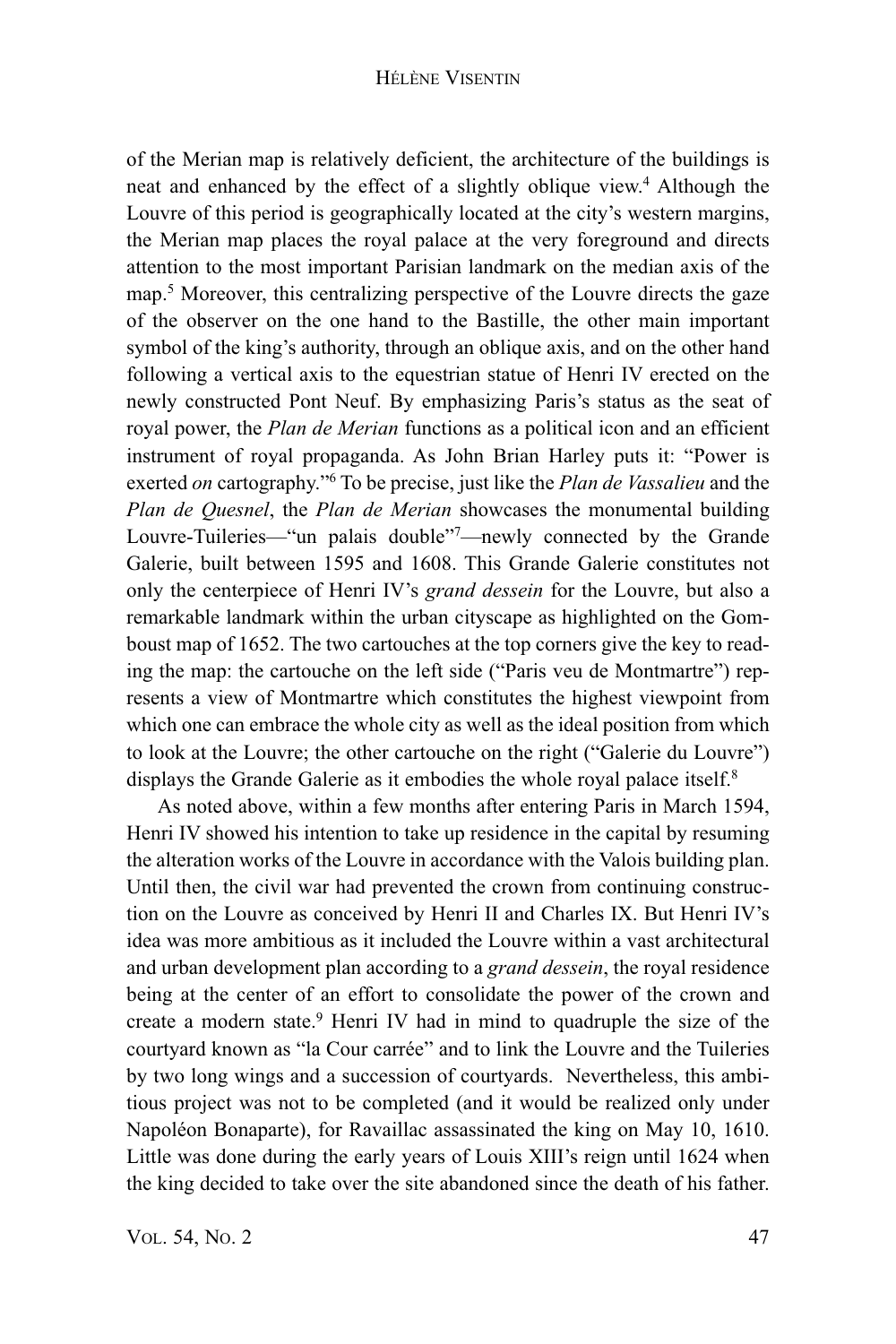Under the direction of Clément Métezeau, the building project of the western wing of the squared courtyard was resumed with the addition of a new wing adjacent to the Lescot wing as shown on the *Plan de Tavernier*, <sup>10</sup> but yet again the works soon had to be interrupted in 1626 for of a lack of money, France being actively involved in the Thirty Years War (1618-48). It is only in 1638 with the nomination of a new Surintendant des Bâtiments, François Sublet de Noyers, that the *grand dessein* of the Louvre was to be resurrected. Under the direction of Jacques Lemercier, the architect in charge of building an elevation on the Lescot wing, a large pavilion was envisaged in the center of the western wing (the Pavillon de Sully, formerly called Pavillon de l'Horloge) with a symmetrical extension of the Lescot wing in the same Renaissance style.11 However, the erection of the north wing was interrupted by the death of Richelieu followed a few months later by the death of the king. Although Louis XIII wished to make the Louvre his primary residence, he hardly lived in his palace because of the continual constructions and because the Louvre was not truly adapted to contemporary standards of comfort.

For this reason, his widow Anne d'Autriche, along with her two surviving children, resided in the Palais Cardinal, bequeathed to the crown by Richelieu and known henceforth as the Palais Royal.<sup>12</sup> However, after the epic episode of the Fronde and their return to the capital, the Queen and her children chose to live in the Louvre for security reasons. The last major building project of the Louvre during the seventeenth century was the completion of the Cour carrée, marked especially by the construction of the monumental east façade dominated by a prominent peristyle with double columns, the famous Colonnade, reflecting the royal grandeur of Louis XIV. Claude Perrault designed the Colonnade, after former French architectural projects as well as a design by Bernini were rejected.<sup>13</sup> Completed in 1672, the Colonnade looking out towards the city was the new landmark of admiration but, nevertheless, in 1674, the Sun King abandoned his Parisian palace for Versailles, leaving behind him a still unfinished building.14

Colbert, Louis XIV's Surintendant des Finances, was conscious of the symbolic value of the Louvre as the seat of royal power in the capital. While Louis XIV was investing all his time, energy, and money in building Versailles, Colbert reminded him that the Louvre was undoubtedly the most beautiful palace in the world and the most deserving of the greatness of the king: "Pendant que Votre Majesté a dépensé de très grandes sommes en cette maison, elle a négligé le Louvre, qui est assurément le plus superbe palais qu'il y ait au monde, et le plus digne de la grandeur de Votre Majesté."15In fact, the objection of Colbert—"[Votre Majesté] a négligé le Louvre"—is in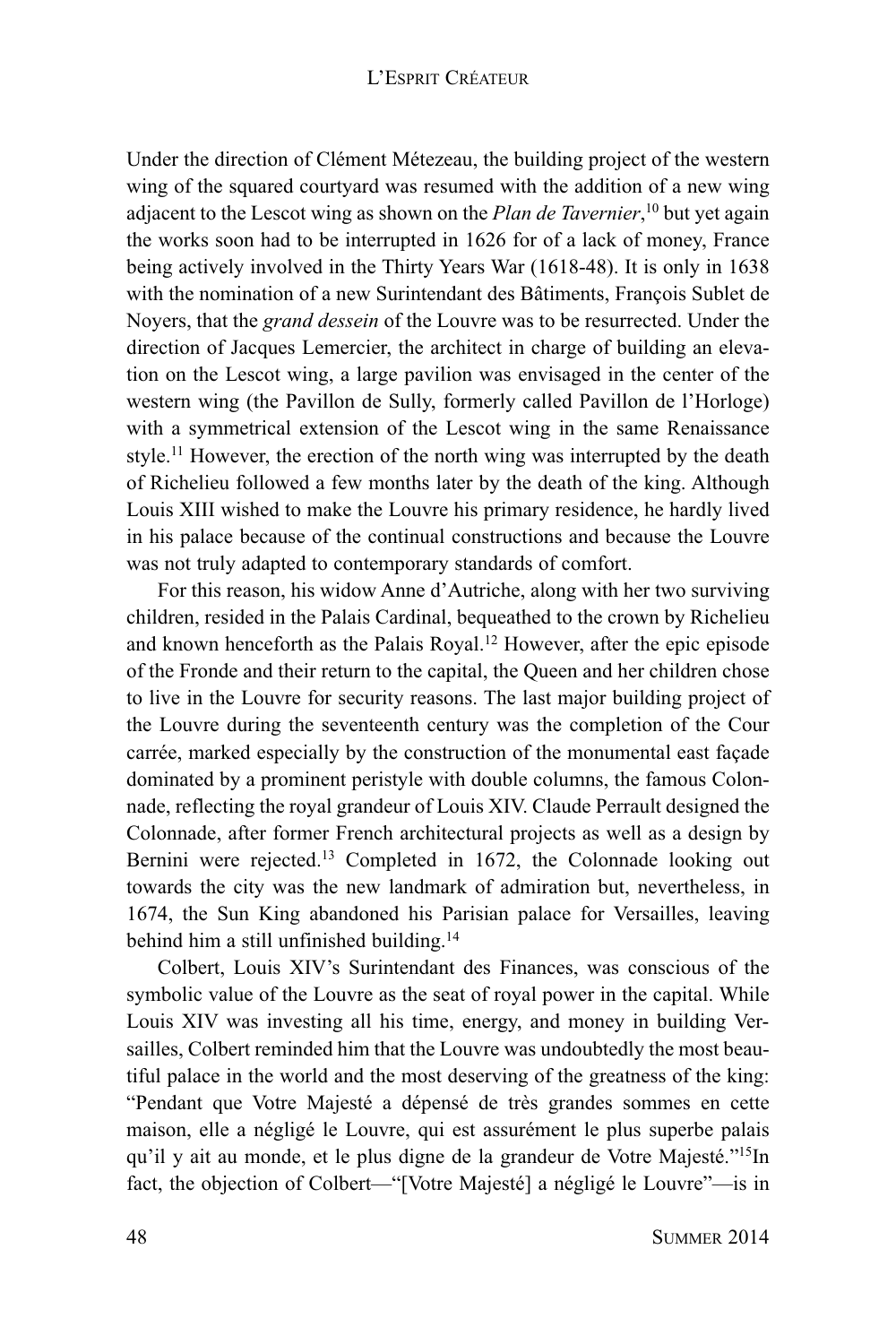many ways emblematic of the condition of the Louvre during the seventeenth century. From the time of Henri IV's *grand dessein*, modeled in turn on Henri II's design, until the decision of Louis XIV to move the court to Versailles, the renovations to the Louvre were resumed and then abandoned several times.

In this connection, the engravings of the Louvre by Israël Silvestre are significant, for they show the royal palace abandoned, with incomplete facades stretching up into the void, and rooms without windows and roofing. Likewise, Claude Le Petit, in *La chronique scandaleuse ou Paris ridicule* (circa 1660), alludes to the neglected aspects of the Louvre:

Vois, Muse, comme il nous decouvre, Pensant nous éblouïr les yeux, Ce grand bastiment neuf et vieux, Qu'on appelle aujourd'huy le Louvre? Vois-en les murs si mal rangez, Par l'antiquité tous rongez? Ces chambres, cette Galerie? C'est là que dame Vollupté Fait une infame fripperie Des juppes de grand'qualité.<sup>16</sup>

This poem recalls another poem written by the Abbé de Marolles who evokes the Louvre as a building "qui demeure imparfait."17 In his memoirs, the same author describes the Louvre in these terms: "Je ne veux rien dire davantage des édifices de cette grande Ville, ni de ce qu'on allegue, sur ce propos, des imperfections de la Maison roïale du Louvre, qui seroit à la vérité le plus beau Bâtiment du monde, s'il étoit achevé. Je crois que nos Rois ont été occupés à de bien plus grandes pensées."18 In the same way, Voltaire is indignant that still in the middle of the eighteenth century the elegant Colonnade of the Louvre is hidden by the very old buildings nearby: "On passe devant le Louvre, et on gémit de voir cette façade, monument de la grandeur de Louis XIV, du zèle de Colbert, et du génie de Perrault, cachée par des bâtiments de Goths et de Vandales."19

On the whole, the Louvre of the seventeenth century appears on maps as an architectural entity that embodies royal power and cultural prestige. However, in art and literature, the Louvre is often depicted as an abandoned building full of imperfections.

#### **The Louvre within the new cityscape of Paris**

Under the reign of Henri IV, a surge of urban development took place in Paris, which was greatly in need of embellishment and repair after the wars of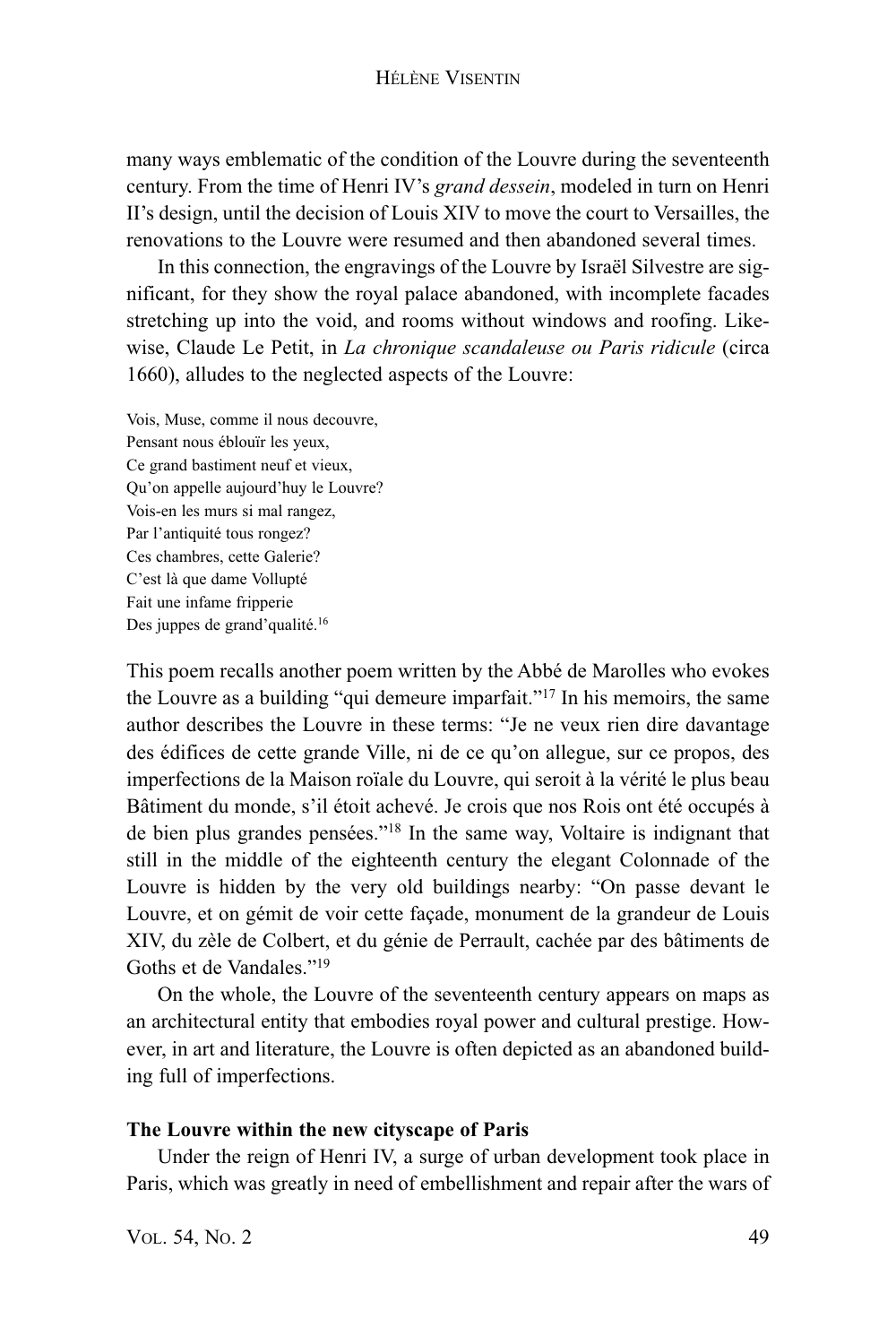religion and the damages incurred during the siege of the city. As part of a political unification agenda, Henri IV's building program in Paris encompassed numerous projects: the creation of new kinds of public places, mainly the Place Dauphine (1605) and the Place Royale (1607); the construction of the Hôpital Saint-Louis (1607); the renovation of several wharves, gates and ports; the completion of the Pont Neuf; and, of course, the expansion of the royal palace, including the completion of the Grande Galerie, "dite du bord de l'eau" (Ballon 15-56).

Eventually, the Grande Galerie asserted itself as an architectural landmark, largely for its distinctive and very long façade that linked the Louvre to the Tuileries. Furthermore, this landmark was better experienced in relation to its surroundings, mainly the Pont Neuf, the newest bridge crossing the river Seine and standing by the western point of the Île de la Cité, and the triangular Place Dauphine right next to it. Started in 1578 under the reign of Henri III, the erection of the Pont Neuf was fully completed in January 1604.

The Pont Neuf truly transformed the urban experience by facilitating the connection between the right and the left banks, and particularly access to the royal palace.20 Indeed, the bridge was so closely identified as a pathway for accessing the Louvre that, although we have forgotten it today, this bridge was once called the "Pont du Louvre."21

Because it was built of stone rather than wood, and because of its striking architectural features, the newly constructed Pont Neuf constituted a powerful image and imposed a strong identity, being the focal point of one of the best viewpoints of Paris. In that sense, it is not surprising that the bridge has become a perfect structure against which the Louvre stands out. In the seventeenth century, this urban space was the most often represented urban landmark by far. In fact, the many engravings entitled "Perspective du Pont Neuf" or "Veüe du Pont Neuf" emphasize in an exaggerated way the close link between the royal palace and the Pont Neuf thanks to a foreshortening effect that accentuates the proximity of the bridge to the Louvre (Figure 2). The Pont Neuf with its remarkable equestrian statue of Henri  $IV^{22}$  and the Grande Galerie are interrelated so as to form an identifiable space that subjugates the urban landscape to the royal authority.23 What more particularly holds one's attention is that on most of these engravings the Louvre seems to be an almost purely architectural structure compared to the heavy traffic and activity on the Pont Neuf. In other cases, the Pont Neuf occupies the main focal point of view so much that the distinguished architecture of the Louvre disappears in the cityscape. One striking example is the cover page of the English version of Germain Brice's *Description nouvelle de ce qu'il y a de plus remarquable*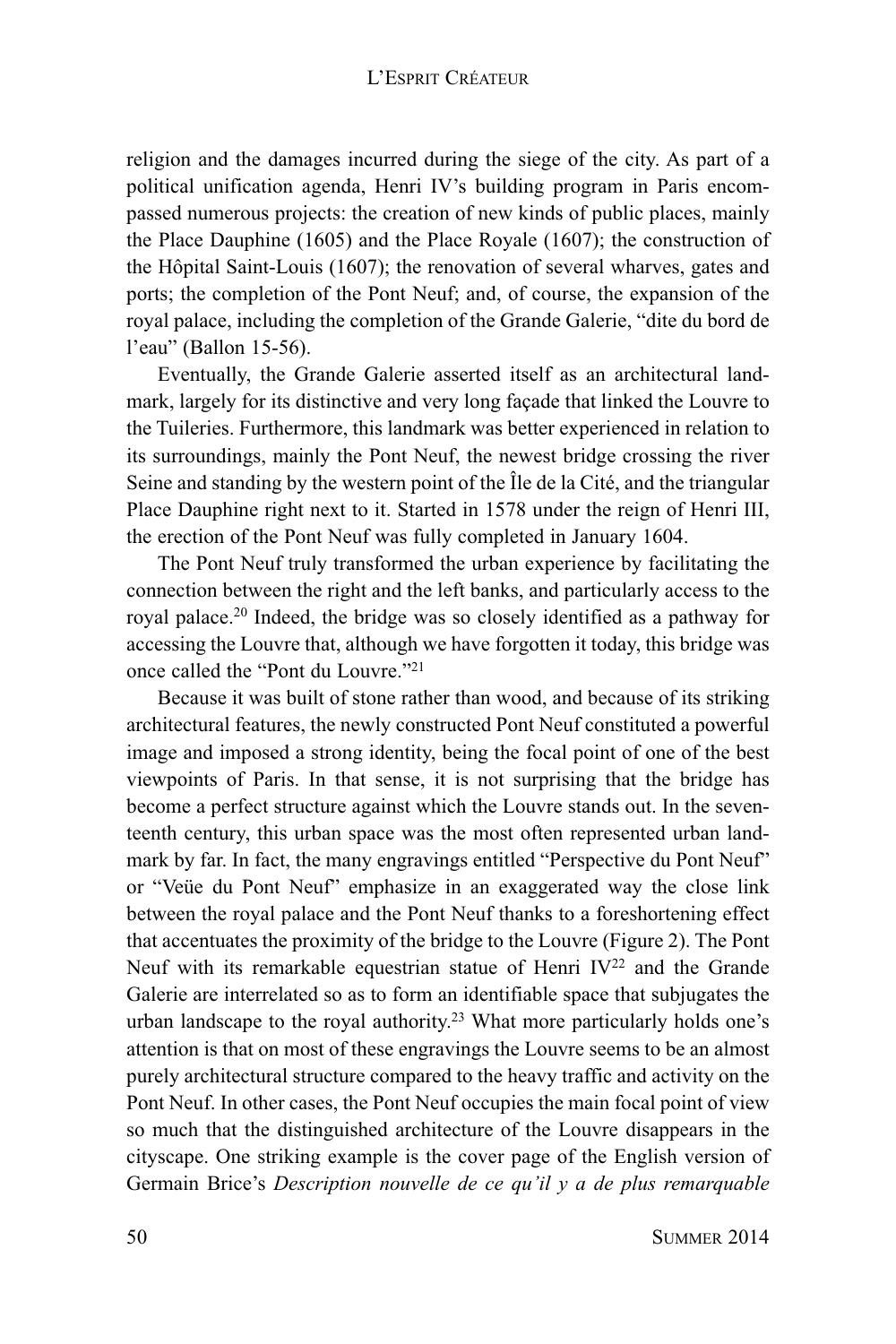

Figure 2. *Veüe et perspective du Pont-Neuf de Paris* (c. 1650), Adam Pérelle, Musée Carnavalet, Paris, France.

*dans la ville de Paris* (1684) on which the royal palace is not represented at all, the depiction of the Pont Neuf occupying the whole frontispice.<sup>24</sup>

The Pont Neuf quickly established itself as a highly frequented destination and a cultural landmark: a place to enjoy the spectacle of urban life and to experience street culture, a public space for seeing and being seen. In fact, the Pont Neuf was at this time the widest bridge in Paris with pavement on both sides to allow the flow of *badauds*, *crieurs*, and street charlatans, and a large traffic lane to accommodate the heavy circulation of coaches and *chaises à porteurs* (Sauval, vol. 1, book 3, 232). As Karen Newman puts it: "the Pont Neuf was the privileged sign of seventeenth-century Parisian modernity" (Newman 34), essentially because Parisians could observe the city while moving through it. In that respect, what distinguished the Pont Neuf from others in the city was for the most part the absence of houses and shops on the bridge, a novelty at that time, when bridges were usually lined on both sides with multi-level buildings. At the starting point of the project, the Pont Neuf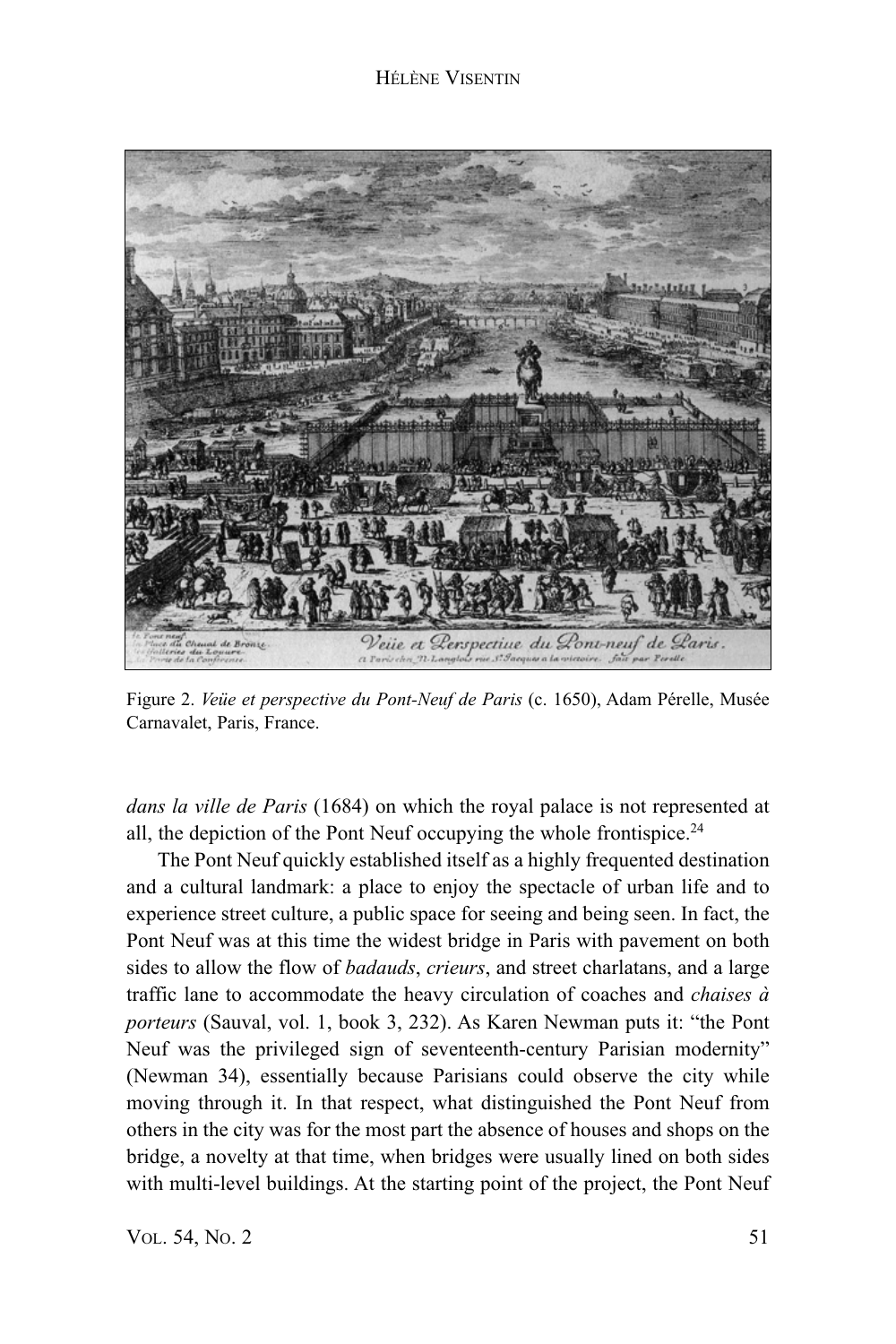#### L'ESPRIT CRÉATEUR

was supposed to accommodate houses and shops, but in 1601 Henri IV decided to go against the will of the municipality (Pillorget 275) in favor of an open plan with no rows of buildings to obscure the view of the Louvre.

Therefore, the Pont Neuf offered the most perfect view of Paris, especially of the newly erected Louvre's Grande Galerie running along the Seine. With respect to the Pont Neuf, Germain Brice observes, "C'est de là qu'on découvre en partie ce que la Ville a de plus magnifique" (Brice 1:159).

In short, the new urban space created by the Pont Neuf made the Louvre a more prominent architectural landmark. When Louis Le Vau, Louis XIV's principal architect, received the order to build the Collège des Quatre-Nations (today's location of the Institut de France), also known as the Collège Mazarin after its founder to ensure his posthumous glory and political legacy, he proposed to erect the Collège on the site of the old Tour and Porte de Nesle on the left bank opposite the Louvre: "près la porte de Nesle vis-à-vis du Louvre, auquel lieu on pourrait faire une place publique qui servirait d'ornement à l'aspect de Louvre."25 The architectural ensemble of the Collège des Quatre-Nations attracts the attention of Germain Brice who notes: "Le tout ensemble forme une décoration, qui ne contribue pas peu à l'embellissement du Louvre, qui est directement vis-à-vis de l'autre côté de la riviere" (Brice 1:115). As Jean-Pierre Babelon has pointed out, the architectural design of the Collège des Quatre-Nations was intended to enhance the Louvre:

It needed the eye of a visionary architect to imagine that an old tower and rampart perched on the irregular bank of the river and at the right angles along a ditch full of fast-flowing water could make way for an esplanade overlooking the Seine, the location of a theatre-like structure offering the most magnificent vista to the royal apartments of the Louvre.<sup>26</sup>

Taking advantage of the Seine scenery, the new setting composed by the Louvre and its Grande Galerie, the Pont Neuf, and the Collège des Quatre-Nations would contribute to the creation of an "imageable landscape,"<sup>27</sup> a landmark that became identifiable with the image of Paris and with a new urban experience.

#### **Novel spaces competing with the Louvre**

What Henri IV had in mind when he envisioned the grand dessein of the Louvre was not only to extend and embellish the residence of the king, but also to make the Louvre "a forum for diplomatic and cultural activity in the capital" (Ballon 44). In that respect, the Grande Galerie du Louvre was conceived as a long *promenoir* from which the king and his court could take advantage of the privileged view on the Seine, $28$  but above all as an artistic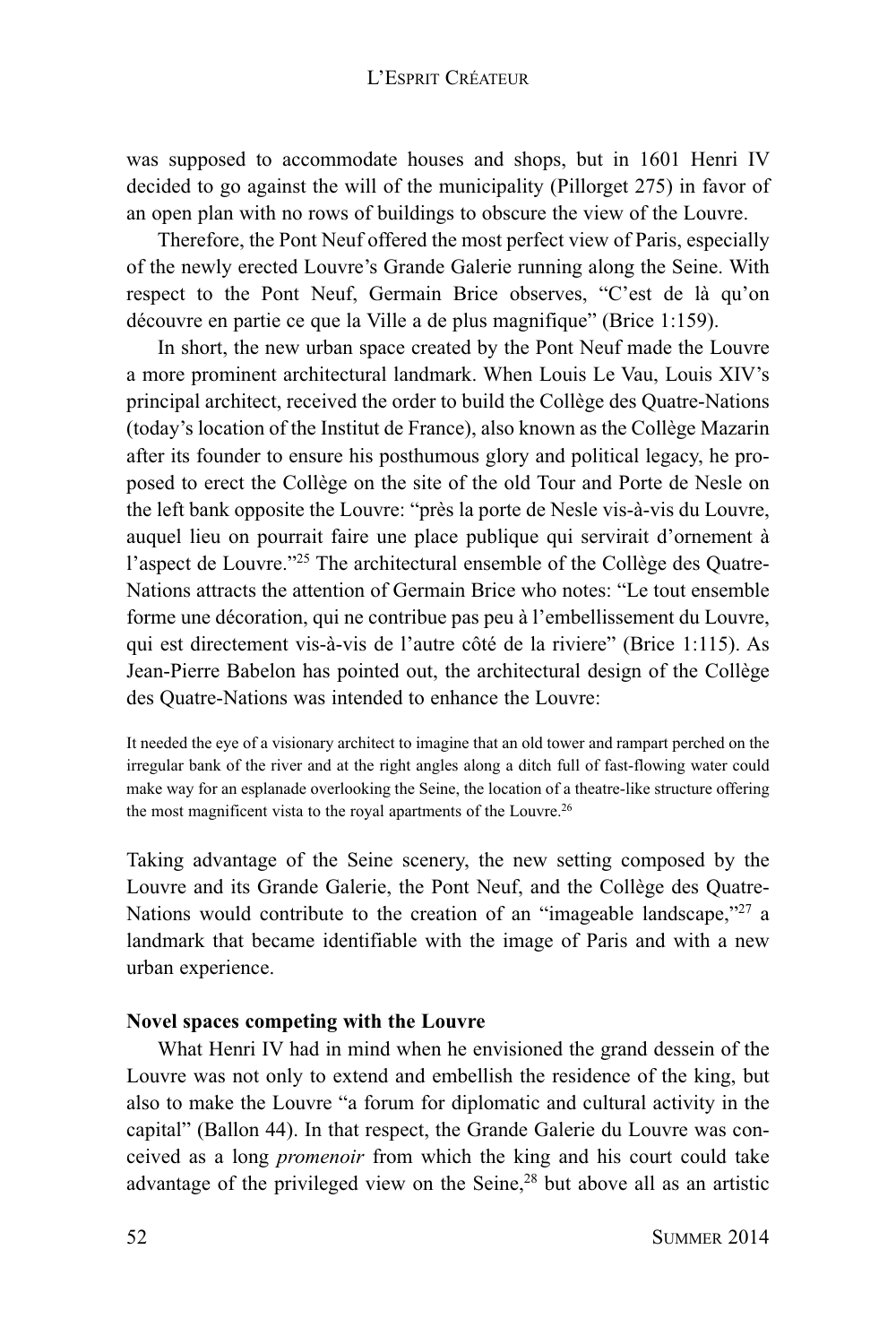foyer. Indeed, Henri IV created the new charge of Valet du Roi for nineteen artists, "Les illustres," who would be free from corporative tutelage.<sup>29</sup> In the end, the project was not a total success as Henri Sauval testifies with a critical eye in his *Histoire et recherches des antiquités de la ville de Paris*:

Une colonie de Peintres, de Sculpteurs, d'Architectes, de Tapissiers & autres semblables, occupent tout ce qu'il y a de logement dessous cette galerie. Ces divers appartemens avoient été destinés par Henri IV. pour les Artisans les plus renommés: car le dessein de ce Prince étoit de loger dans son Louvre les plus grands Seigneurs, & les plus excellens Maîtres du Royaume, afin de faire comme une alliance de l'esprit & des beaux arts, avec la noblesse & l'épée […]. Mais comme de tout tems la faveur a eu plus de partisans que le merite; depuis, quantité de gens sans nom s'y sont glissés, & ont usurpé ces nobles demeures & illustres, ce qui a donné lieu au proverbe, *Que tous les bons Maîtres ne logent pas à la galerie du Louvre*. (Sauval, vol. 2, book 7, 40-41)

Throughout the first half of the seventeenth century, in a Louvre where favor tends to be increasingly more important than merit, and where hypocrisy and intrigue leave no room for virtue, little by little the cultural influence of the royal palace was overshadowed by novel urban spaces conceived as real forums for cultural and social activities. Through an analysis of the role and functions of two distinctive cultural spaces characteristic of this period, the salons held in *hôtels particuliers* and newly constructed palaces (mainly the Palais Cardinal), I want to demonstrate that the Louvre was no longer the preeminent space where a "new culture," the cultural avant-garde, circulated.

#### **The** *hôtels particuliers*

In 1599, Henri IV appointed his superintendant Sully as Grand Voyer (grand commissioner of highways and public works), and, in 1602, he granted him the title of Surintendant des Bâtiments. As city-planners, Henri IV and Sully encouraged the growth of districts with the building of numerous aristocratic townhouses, especially in neighborhoods like the Marais, the Île Saint-Louis, and the Pré-aux-Clercs. These newly constructed *hôtels particuliers* were sumptuous, and they overshadowed the old château of the capital, being themselves often compared to palaces. Arnold Van Buchen notices in his journal, "Il y a dans le même quartier [the quartier Saint-Antoine] un grand nombre d'hôtels de seigneurs et de gentilshommes; certains sont de vrais palais, par exemple celui de Navarre, celui de Guise, celui de Nesles" (Van Langeraad and Vidier 116).

This urban development was a visible sign of social progress, defining a novel configuration of space. Indeed, the *hôtel particulier*, with its elaborate suite of doorways and courtyards, was a particular type of structure—more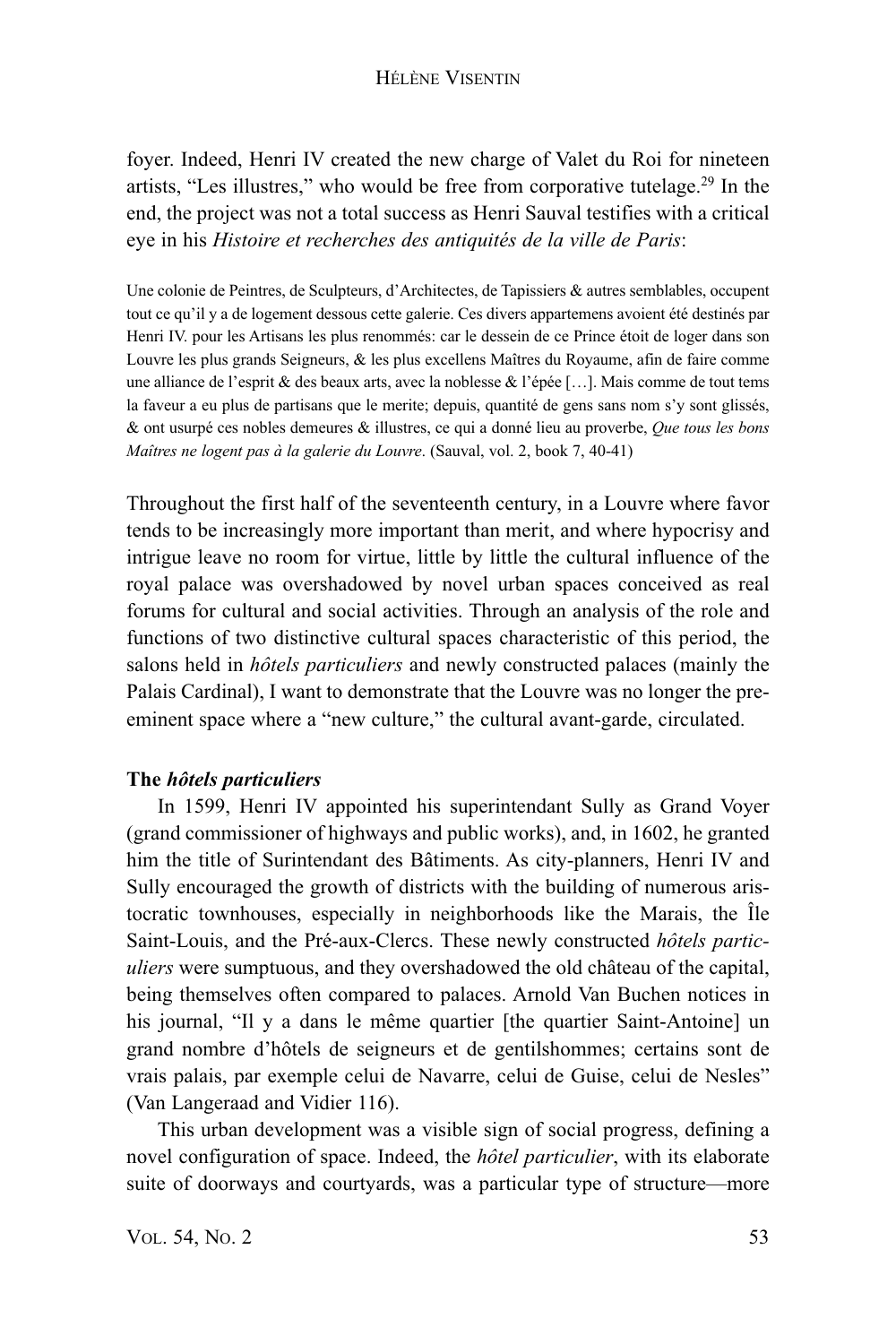private and comfortable than the official setting of the Louvre—that inaugurated an urban experience reflected in social interactions such as the *salon* that would become over time a French cultural institution. Always hosted by a woman in her private house, the salons brought together a learned and mannered assembly of people who met to discuss literature, perform plays and *jeux d'esprit* by demonstrating wit and brilliance, all kinds of literary and social activities that defined good taste and a new sense of urbanity.<sup>30</sup> During the Ancien Régime, aristocratic women held salons as an exclusive space that dictated manners and taste, essentially through the art of conversation.<sup>31</sup> With the proliferation of salons in the seventeenth and eighteenth centuries, Paris came to be known as the city of conversation, $32$  and therefore played a leading role in the process of the "civilisation des mœurs."33

One of the first salons in the early seventeenth century was hosted by Catherine de Vivonne de Savelli, marquise de Rambouillet, known as Arthénice—an anagram of Catherine apparently created by Malherbe. Her *hôtel particulier*, which she completely designed by herself, revolutionizing the interior design of the period, was located in the former district of "Le Carrousel," on the rue Saint-Thomas-du-Louvre, next to the Louvre. <sup>34</sup> Tallemant des Réaux recounts that at the age of twenty Madame de Rambouillet decided to distance herself from the court because she thought its manners were gross and rustic.35

Gatherings run by Madame de Rambouillet were held in her famous blue bedroom (*chambre bleue*) and were frequented by a fairly socially diverse group of women and men, a mix of old nobility (*noblesse d'épée*) and new nobility (*noblesse de robe*) drawn from the highest offices of various occupational groups.36 More specifically, the salon, where *otium* was preferred to *negotium*, intentionally distanced itself from the official life of the court and the erudite cabinets exclusively frequented by men.37 The elite society of the salons was a condensed group of the most polite people of the court, including renowned *gens de lettres*, where the value of merit and *galanterie* were more important than rank.38 Recounting the life of Jean Ogier de Gombauld, Valentin Conrart gives superiority to the crowd of the hôtel de Rambouillet defined as a select court compared with the court at the Louvre: "Il [Gombauld] se rendit encore avec plus de soin et de plaisir au délicieux réduit de toutes les personnes de qualité et de mérite qui furent alors; je veux dire *à l'hôtel de Rambouillet, qui était comme une cour choisie, moins nombreuse, mais, si j'ose le dire, plus exquise que celle du Louvre.*"<sup>39</sup> Moreover, the Jesuit Pierre Le Moyne describes Madame de Rambouillet's salon as "the court of the court" (Craveri 35). There is no doubt that contemporaries perceived the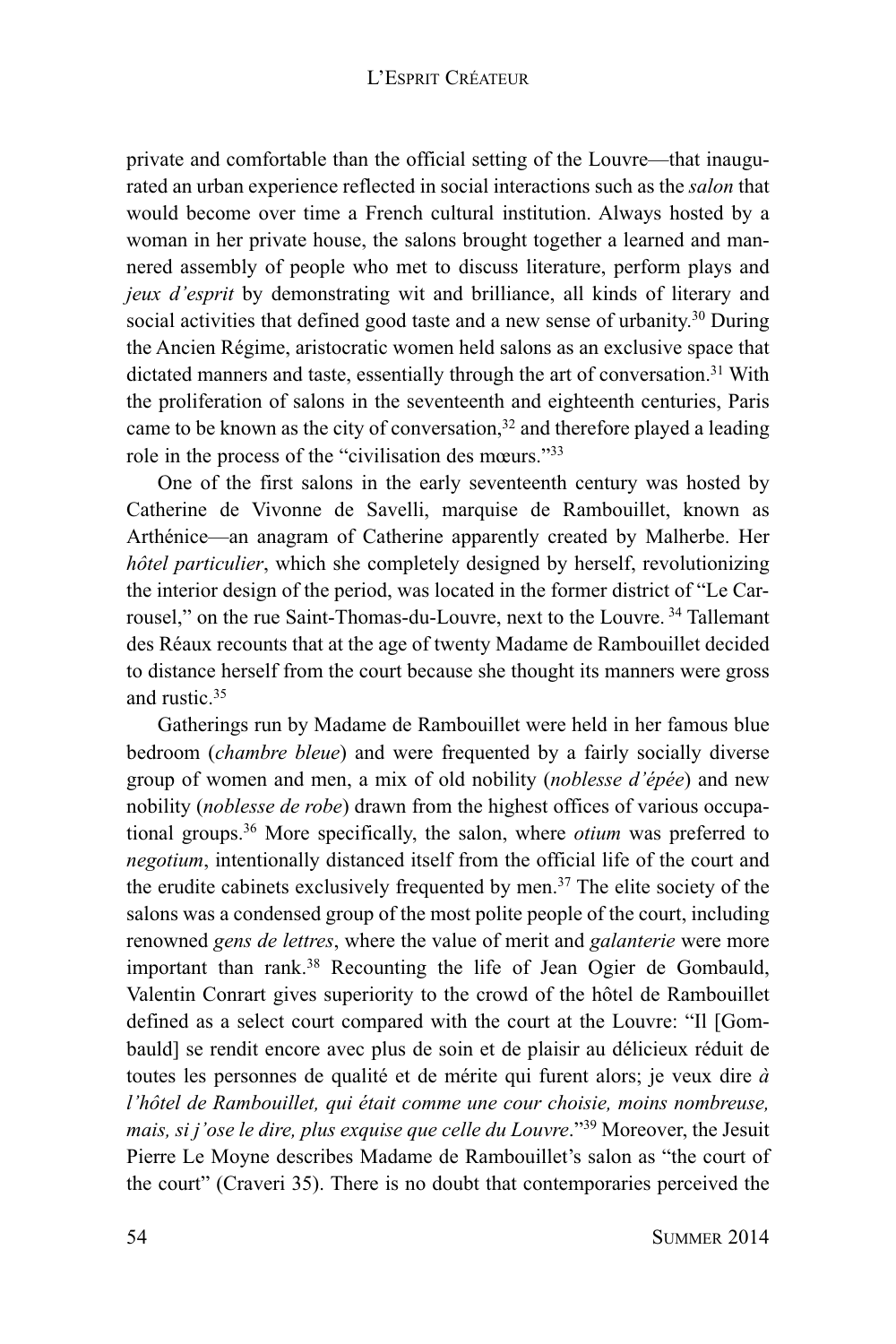blue room of Arthénice as an alternative court society, which was superior to the one that frequented "les assemblées du Louvre."

It might be expected that the space of culture and civility would be the Louvre where the elite of society navigated following the model of small courts in Italy in the sixteenth century where Baldassare Castiglione got his inspiration for his *Il libro del cortegiano* [*The Book of the Courtier*] published in 1528. However, in France, in the first decades of the seventeenth century, the elite spaces for literary culture do not necessarily intersect with those where the power of the court was exercised. An autonomous culture blossoms in a new social space defined by the salons, an area of freedom away from the Louvre. Rightly, Jean-François Solnon talks about this period of a crisis of the court culture.40

In a word, the space created by Madame de Rambouillet offered an ideal model of the court where attendees were acting like the refined shepherds of the novel *L'Astrée*, a best-seller by Honoré d'Urfé read aloud in the famous blue room as it, too, served as a real guide to civility and politeness. It is not at all surprising that many years later Madame de Sévigné, who used to be a regular of the salon de Rambouillet during her youth, claims in one of her letters to her daughter that "the Hôtel de Rambouillet was the Louvre."41 In remembering her salon experience, Madame de Sévigné mixes *la* c*our* and *la ville*, which become indistinguishable spaces to the extent that the hôtel de Rambouillet comes to supplant the Louvre.

#### **Modern palaces in the capital**

Often in the guidebooks of the late sixteenth and early seventeenth century, the description of the Louvre is laconic, as it is the royal residence and no more needs to be said about it: "Rien ne sert de decrire ce palais. Sachez que c'est la demeure des rois."42 In that regard, Étienne Cholet in his *Remarques singulières de Paris* mentions briefly the Louvre, "Chateau Royal," followed by a lengthy description of the Palais des Tuileries in which he praises its "structure admirable," "la beauté [...] de cette Maison Royale, la rareté de l'escalier suspendu en l'air, & d'autres singularitez agréables à l'œil."43 Contemporary palaces like the Palais des Tuileries held the attention of observers because they constituted new landmarks within the capital, archetypal of perfect modern architecture contrasting with the irregular design of the Louvre. For this reason, the Louvre, which in the first half of the seventeenth century was characterized by large-scale urban development plans, had to compete with newly constructed palaces that were at the heart of several *quartiers neufs* and in turn part of the transformation of the urban landscape of Paris.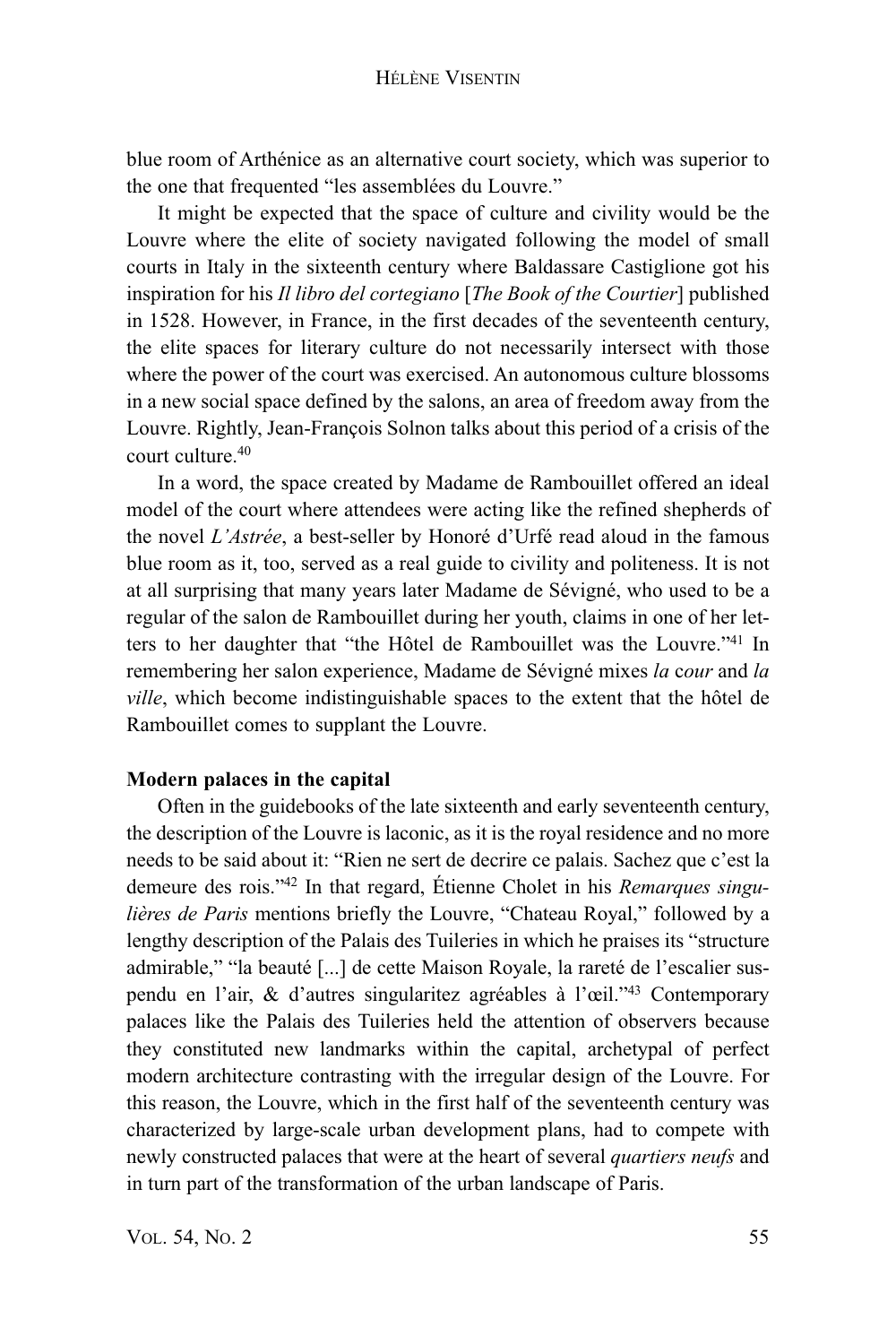In the comedy *Le Menteur* (1644) by Pierre Corneille, the main character Dorante, a young man who left his provincial town of Poitiers to come to Paris, asserts:

Paris semble à mes yeux un pays de romans. J'y croyois ce matin voir une île enchantée: Je la laissai déserte, et la trouve habitée; Quelque Amphion nouveau, sans l'aide des maçons, En superbes palais a changé ses buissons.

#### To which his father Géronte replies:

Paris voit tous les jours de ces Métamorphoses. Dans tout le Pré-aux-Clercs tu verras mêmes choses, Et l'Univers entier ne peut rien voir d'égal Aux superbes dehors du Palais-Cardinal. Toute une ville entière avec pompe bâtie Semble d'un vieux fossé par miracle sortie.44

In comparing the transformations of Paris to a magical metamorphosis, Corneille makes two references to novel urban developments. First, he refers to the Pré-aux-Clercs, which used to be a wasteland outside the wall of Philippe Auguste and which will become part of the Faubourg Saint-Germaindes-Prés, a new municipal neighborhood created under the reign of Louis XIV. It is precisely in this area that the famous Marguerite de Valois, the first wife of Henri IV who came to be known as la Reine Margot, settled down opposite the Louvre in a sumptuous building overlooking the Seine45 she had commissioned around 1605, thus stimulating a sudden construction boom in the neighborhood where numerous *hôtels particuliers* were built.<sup>46</sup> Ten years later, on a site further south of the Pré-aux-Clercs, Marie de Medici commissioned a new palace—known today as the Palais du Luxembourg, seat of the Sénat—designed by the architect Salomon de Brosse on the model of the Palazzo Pitti in Florence. The presence of this palace on the left bank also encouraged the urban development of the capital to blossom in a new neighborhood called "Le Luxembourg." While the Queen mother wanted to create a space that would embody a new dynasty and symbolize the glory of her prestigious family, she also tried to install a rival power outside the Louvre where she really never felt at ease, especially when her relationship with her son Louis XIII was one of open hostility.

In addition, Corneille refers to the newly constructed Palais Cardinal, residence of Richelieu, Louis XIII's Prime Minister, built between 1624 and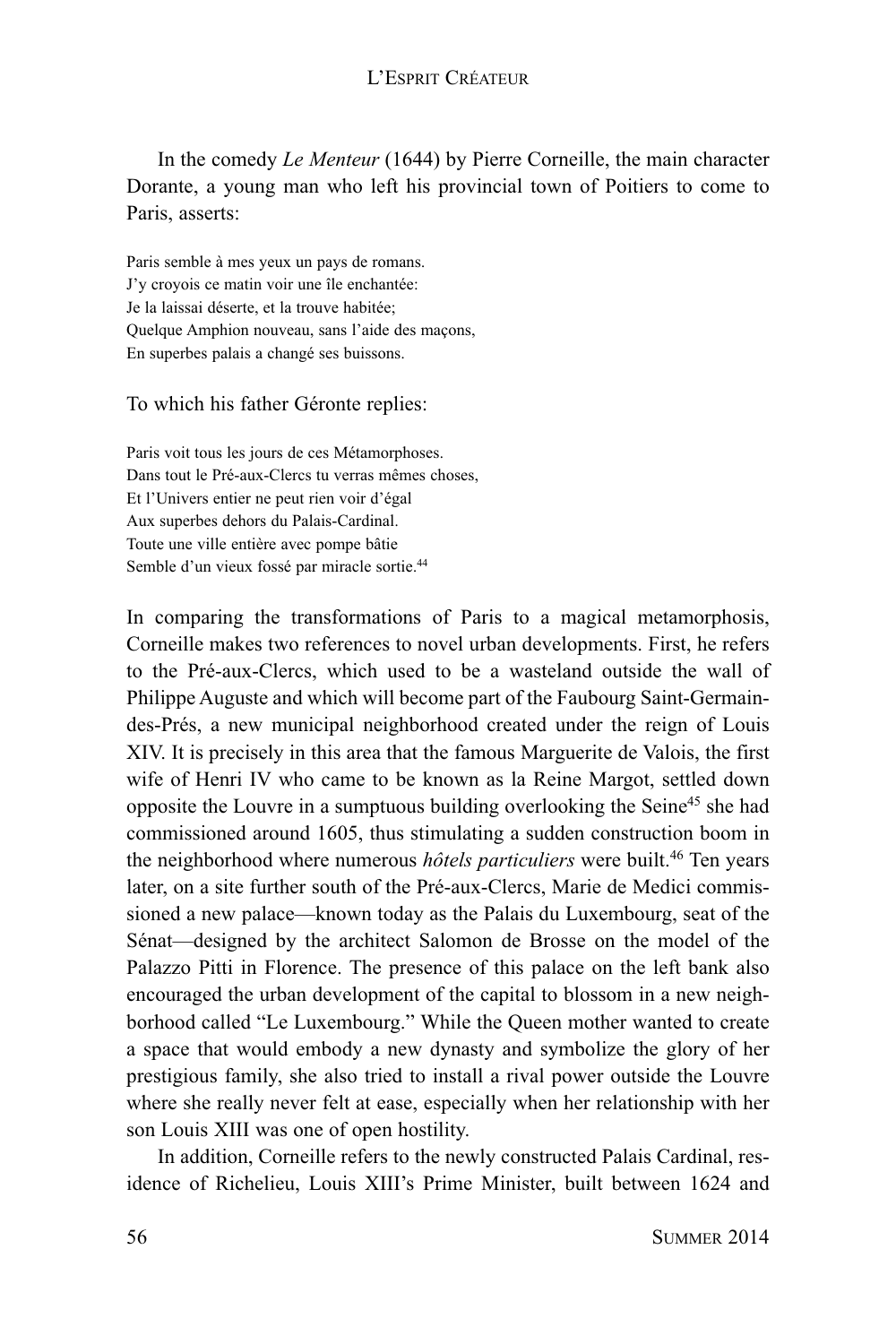#### HÉLÈNE VISENTIN

1639 and designed by the architect Jacques Lemercier. The construction of this city palace against the bulwark called the "enceinte des fossés-jaunes" was the starting point of a large urban development plan promoted by the Cardinal Richelieu himself in order to urbanize the vacant land in the western part of the city and create a new neighborhood. After praising the beauty of Richelieu's residence with its galeries, remarkable gardens, library, and *cabinet de peintures*, Henri Sauval notes: "Ce lieu superbe étoit regardé comme le dernier effort de la magnificence" (Sauval, vol. 2, book 7, 172). The site chosen by the Prime Minister was strategic, for it was opposite the Louvre. The *Plan de Gomboust* emphasizes the proximity between the Palais Cardinal and the Louvre, and "clarifies the relationship"<sup>47</sup> of the two palaces to the extent that the Palais Cardinal was perceived as an extension of the Louvre. Regarding the Palais Cardinal, Alexandre Gady clearly states, "Richelieu a fait aménager par Lemercier des espaces semi-publics, la salle de la Comédie et la bibliothèque, qui contribuent à faire de sa demeure une succursale du Louvre—en plus moderne" (Gady 42).

Especially appealing was the construction in Richelieu's own residence of a large theater capable of hosting about 3,000 spectators. Moreover, "La Grande Salle de la Comédie" was the first structure to have a permanent stage in Paris, planned for that purpose and specifically conceived for special stage effects. This theater was a real novelty in France and reflected royal greatness as Henri Sauval observes it: "La maniere de ce Théatre est moderne. [...] Il n'y a personne qui n'avoue que c'est le Theatre de France le plus commode, & le plus Royal" (Sauval, vol. 2, book 7, 162-63).<sup>48</sup> Recent scholarship has highlighted the main features of this new Roman architecture of which the Cardinal could be proud: an amphitheater and two balconies for the spectators, a monumental scenic frame, a system of scenery changes on *telari* with a Baroque perspective stage, and the most modern and sophisticated stage machinery invented in Italy.<sup>49</sup> Richelieu's main artistic adviser and collaborator at that time, Mazarin, with the help of his agent and secretary Elpidio Benedetti, brought the most talented Roman artists and technicians—among them Gian Maria Mariana, a pupil of the famous Gian Lorenzo Bernini—to work in France for the Cardinal.<sup>50</sup> For the inauguration of his theater, Richelieu had commissioned a *tragi-comédie* by the playwright Jean Desmarets de Saint-Sorlin, *Mirame*, performed January 14, 1641. The highlight of the performance was the effect of the sun machinery staged by Mariani based on the model of his master Bernini for a *drama per musica* performed in the private theater of the Barberini's palace in Rome.<sup>51</sup> Thus, the most avant-garde French theater was being staged in Richelieu's residence and not at the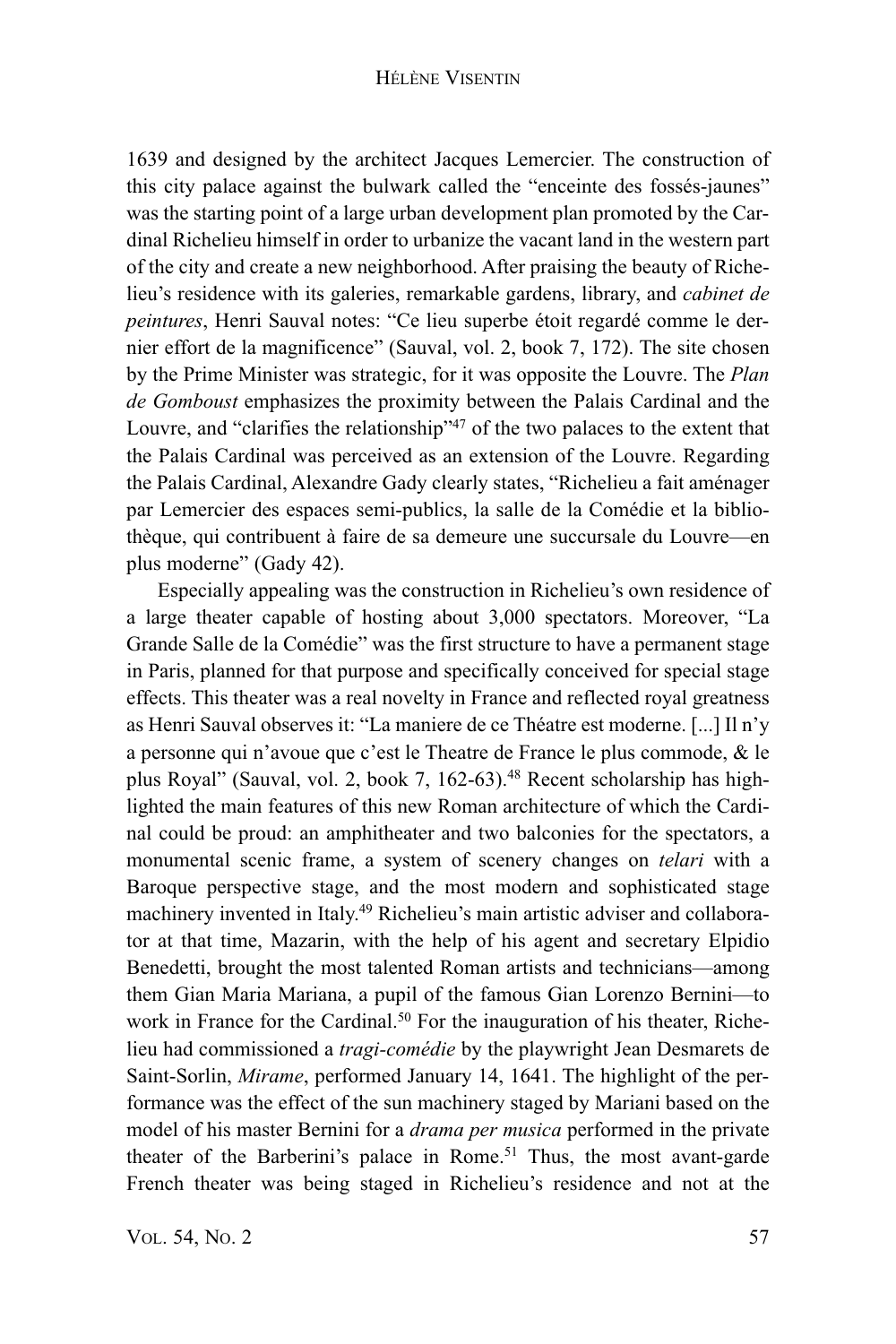Louvre. In that regard, a remarkable grisaille by Juste d'Egmont testifies to a performance of *La prospérité des armes de la France*, an allegorical ballet staged in the Grande Salle du Palais Cardinal in February 1641 in honor of the marriage of the duc d'Enghien and Mademoiselle de Brézé, niece of Richelieu. In the foreground, Louis XIII is sitting with Queen Anne of Austria and the young Louis XIV on his left, and Richelieu on his right. Louis XIII whose left hand is directed towards the stage seems to be discussing the performance with Richelieu; more specifically, as a result of the grisaille's whole composition, the king's hand points directly to the Cardinal's head, thus emphasizing the presence of the Cardinal sitting casually on a stool next to the king in his own "royal" theater. Richelieu is hosting the king for a staging experience in which all the novel techniques of machine theater are deployed: scene changes, flying machines, and other special effects.

Since the Valois dynasty, most of the court ballets in the French tradition, inaugurated with the *Ballet comique de la Reine* (1581) by Balthazar de Beaujoyeux, when produced in Paris were often performed in the Louvre's Salle des Gardes, located on the second floor of the west wing above the salle des Suisses.52 If Tomaso Francini, a hydraulic engineer trained by Giulio Parigi and Giovan Battista Aleotti and in charge of *les eaux et fontaines* at the court as well as the scenery for royal entertainments,<sup>53</sup> introduced in France the first techniques for the use of machines in theatrical events, in reality the Grande Salle du Louvre was not equipped to welcome the most advanced machinery techniques. With the erection of the "Grande salle de la Comédie" within the Palais Cardinal, the city of Paris could pride itself on having the first theater equipped for machine plays outside of Italy. There is little doubt that Richelieu wanted to make of Paris a new Rome.<sup>54</sup> For that purpose, he became a real patron of the arts and letters, and an especially strong supporter of the French theater.<sup>55</sup> Moreover, the genius of the Cardinal's plan was to associate Italian and French artists, which allowed this cultural and technical knowledge from abroad to pass from the court theaters into the city theaters.<sup>56</sup>

In conclusion, it is no surprise that the Louvre as the official residence of the king in the *grand siècle* before the move of Louis XIV to Versailles appears on maps and engravings as an architectural landmark that embodies royal power as well as artistic and cultural prestige. In this respect, the physical representation of the Louvre has often been manipulated to reinforce the image of the king's authority. We have also seen how the topographical site of the Louvre greatly benefited from major urban transformations of Paris during the first decades of the seventeenth century, thus creating a powerful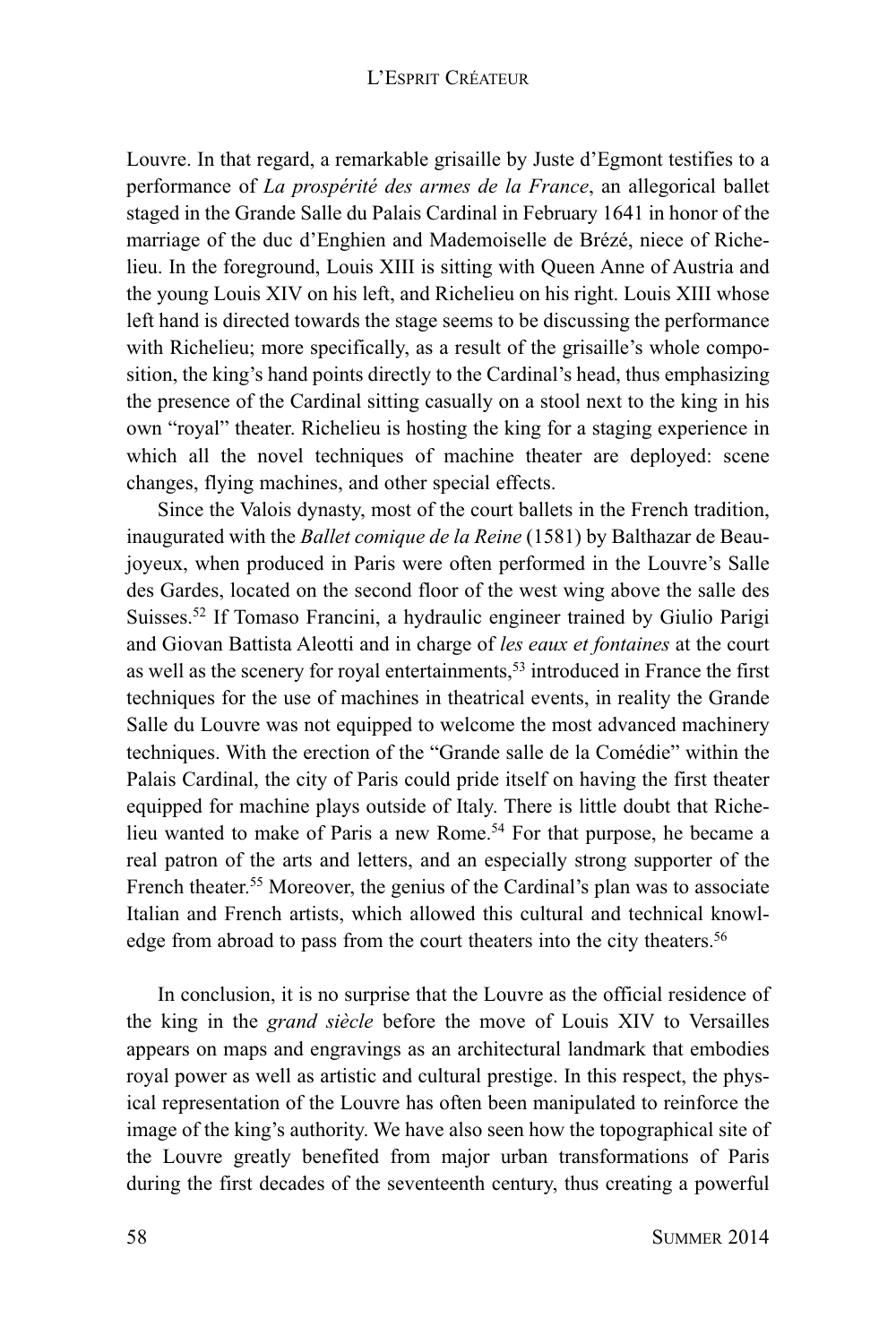image of the royal palace and a strong identity as well as being at the geographical center of a new urban experience. However, if we look closer from the inside, the Louvre as a forum for cultural events and activities is much more at the margins, overshadowed by novel spaces (*hôtels particuliers* and new palaces) and institutions (patronage of the arts) better suited for promoting new cultural practices that are autonomous and separate from the official culture. This cultural shift reflects the rise of a public sphere, and the creation of a new literary and cultural field, which is related to the idea of mapping of cultures onto different social spaces.57 The Louvre as a dominant architectural entity in the Parisian cityspace is not the place of the cultural avant-garde, even though kings consecutively from François I<sup>er</sup> to Louis XIV had in mind to remodel and adapt the royal palace to modern comfort, and to create a site for a living culture. Indeed, building the Louvre always seems to be a neverending process. As Pierre Rosenberg, President-Director of the Louvre between 1994 and 2001, puts it: "Le Louvre ne s'achèvera jamais. S'il s'achevait, il serait mort."<sup>58</sup>

*Smith College, Massachusetts*

#### *Notes*

- 1. See René Pillorget, "L'entrée d'Henri IV dans Paris le 22 mars 1594," *Nouvelle histoire de Paris: Paris sous les premiers Bourbons 1594-1661* (Paris: Hachette, 1988), 11-15; Anne Thoroval, "L'entrée d'Henri IV dans Paris (22 mars 1594)," *Promenades sur les lieux de l'histoire d'Henri IV à mai 1968* (Paris: Éditions Parigramme, 2004), 8-13; Ann W. Ramsey, "The Ritual Meaning of Henri IV's 1594 Parisian Entry," in *French Ceremonial Entries in the Sixteenth Century: Event, Image, Text*, Nicolas Russell and Hélène Visentin, eds. (Toronto: Center for Reformation and Renaissance Studies 11, 2007), 189-205.
- 2. Several Dutch artists depicted the Porte Neuve and the Tour de Bois standing out against the newly constructed Grande Galerie; see the paintings by Abraham de Verwer (*Galerie du Louvre and the Porte Neuve*, c. 1640, Paris, Musée du Louvre) and Reinier Zeeman (*Ansicht der Seine mit Südfassade der Grande Galerie des Louvre*, c. 1650, Paris, Musée du Louvre).
- 3. Jean Boutier, *Les plans de Paris des origines (1493) à la fin du XVIIIe siècle* (Paris: Bibliothèque nationale de France, 2002), 121-29. For an analysis of the geometrical construction of the plan of Paris by Matthieu Merian, see Catherine Bousquet-Bressolier, "Le plan de Paris de Matthieu Merian (1615): lectures d'un document et altérations de son message au cours de la première moitié du XVIIe siècle," in *Le monde des cartes*, 171 (2002): 19-31. For an analysis of this map's function as a utopia of the city, see Louis Marin, "Le portrait de la ville dans ses utopiques," *Utopiques: Jeux d'espaces* (Paris: Éditions de Minuit, 1973), 257-74.
- 4. Pierre Pinon, *Les plans de Paris: histoire d'une capitale* (Paris: Le Passage, 2004), 42.
- 5. See the *Plan de Merian*, http://z.umn.edu/lx7 (accessed March 15, 2011).
- 6. "Deconstructing the Map," *Cartographica*, 26:2 (1989): 1-20.
- 7. Jean-Pierre Babelon, "Le Louvre: demeure des rois, temple des arts," in *Les lieux de mémoire*, vol. 2, Pierre Nora, ed. (Paris: Gallimard, 1997), 1803-29.
- 8. For an analysis of the *Plan de Gomboust*, see Louis Marin, "Le roi et son géomètre," *Le portrait du roi* (Paris: Éditions de Minuit, 1981), 209-20.

VOL. 54, No. 2 59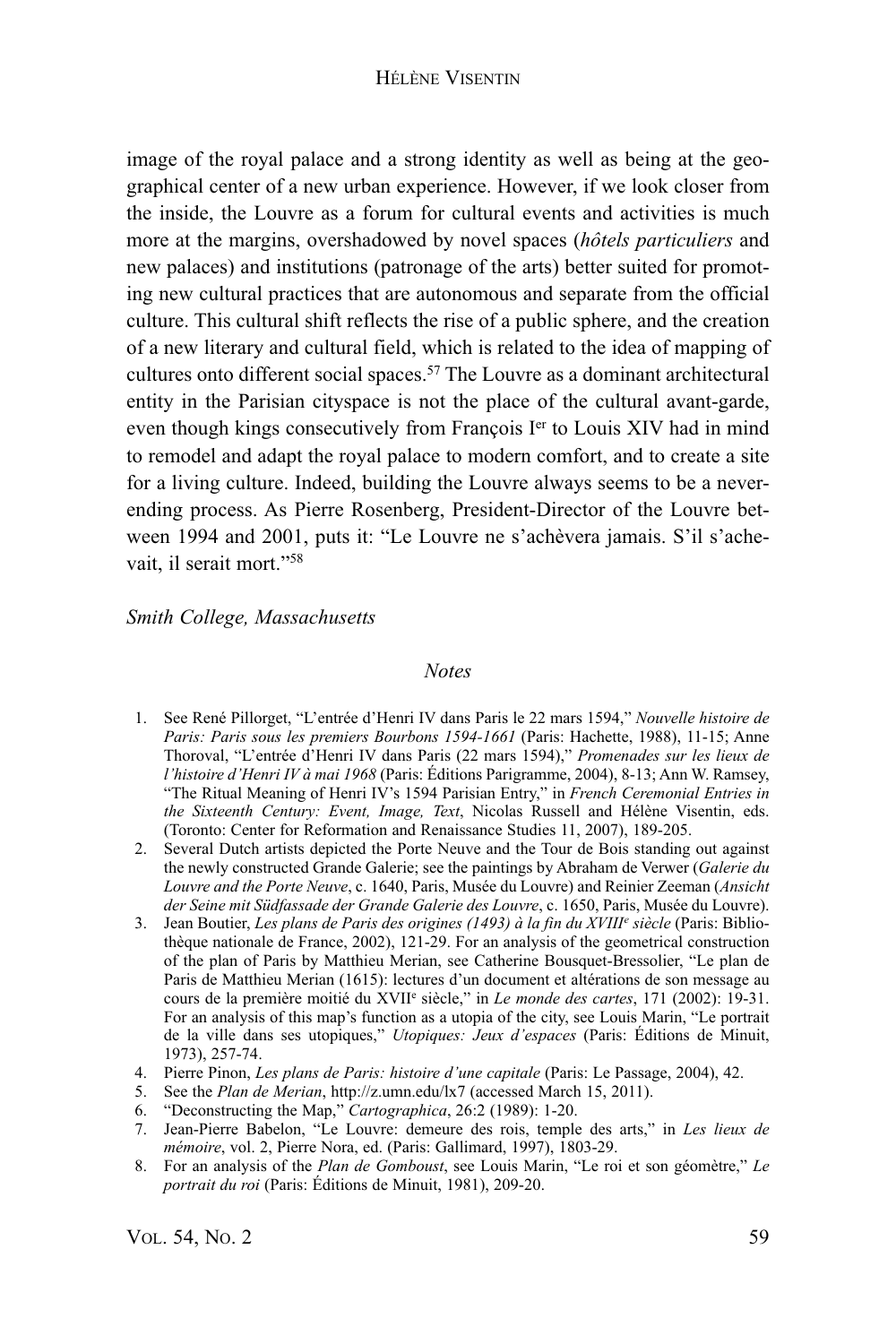#### L'ESPRIT CRÉATEUR

- 9. See Hilary Ballon, *The Paris of Henri IV: Architecture and Urbanism* (New York: The Architectural History Foundation/Cambridge: The MIT Press, 1991), 1; chapter 1 is devoted to the Louvre, 15-56.
- 10. See Françoise Siguret, *L' œil surpris: perception et représentation dans la 1ère moitié du XVIIe siècle* (Paris: Klincksieck, 1993), 101-07.
- 11. Alexandre Gady, *Jacques Lemercier, architecte et ingénieur du Roi* (Paris: Éditions de la Maison des Sciences de l'Homme, 2005), 369-81.
- 12. See Madame de Motteville, *Mémoires*, year 1644, in *Nouvelle collection des mémoires pour servir à l'histoire de France depuis le XIIIe siècle jusqu'à la fin du XVIIIe* , vol. 10, M. Michaud, ed. (Lyon and Paris: Guyot Frères, 1853), 64.
- 13. Projects for the east façade are reproduced in Geneviève Bresc Bautier, *The Louvre: An Architectural History* (New York: The Vendome Press, 1995), 68-69.
- 14. For more information on Louis XIV's Louvre between 1667 and the late 1670s, see Robert W. Berger, *The Palace of the Sun: The Louvre of Louis XIV* (Pennsylvania: The Pennsylvania U P, 1993).
- 15. Quoted from Yvonne Singer-Lecocq, *Quand les artistes logeaient au Louvre, 1608-1835* (Paris: Perrin, 1998), 102.
- 16. In *Paris ridicule et burlesque au dix-septième siècle par Claude Le Petit, Berthod, Scarron, François Colletet, Boileau, etc*., P. L. Jacob, ed. (Paris: Adolphe Delahays, 1859), 6-7.
- 17. *Descriptions de Paris en quatrains*, in *Paris ridicule et burlesque*, 6.
- 18. *Mémoires de Michel de Marolles abbé de Villeloin avec des notes historiques et critiques*, vol. 2 (Amsterdam: 1755), 290.
- 19. Voltaire, "Des embellissements de Paris, 1739," *Recueil de pièces en vers et en prose, par l'auteur de la tragédie de Séminaris* (Amsterdam: 1750).
- 20. See Karen Newman, *Cultural Capitals: Early Modern London and Paris* (Princeton: Princeton U P, 2007), especially chap. 2: "Toward a Topographic Imaginary," 34-59; Joan DeJean, *How Paris Became Paris: The Invention of the Modern City* (New York: Bloomsbury, 2014), chap. 1, "The Bridge Where Paris Became Modern: The Pont Neuf," 21-44.
- 21. See Henri Sauval, *Histoire et recherches des antiquités de la ville de Paris*, vol. 1, book 3 (Paris: Chez Charles Moette et Jacques Chardon, 1724), 232 ; L. A. Van Langeraad and A. Vidier, "Description de Paris par Arnold Van Buchel d'Utrecht (1585-1586)," *Mémoires de la Société de l'Histoire de Paris*, vol. 26 (1899), 121.
- 22. Louis XIII commissioned the equestrian statue of Henri IV, the first of its kind in the capital, after the assassination of his father. Located halfway across where the bridge intersects with the entry to the Place Dauphine on the Île de la Cité, the statue was inaugurated in 1614.
- 23. See the paintings by Hendrick Mommers (*Le Louvre vu du Pont Neuf*, c. 1666, Paris, Musée du Louvre) and Jean-Baptiste Raguenet (*Vue de Paris depuis le Pont Neuf*, 1763, Paris, Musée du Louvre).
- 24. *A New Description of Paris* (London: Henry Bonwicke, 1687). The frontispiece is reproduced in Newman, *Cultural Capitals*, 36.
- 25. Bernard Rouleau, *Paris: histoire d'un espace* (Paris: Seuil, 1997), 232.
- 26. Jean-Pierre Babelon, "Louis Le Vau at the Collège Mazarin: Rome in Paris?": http://z.umn.edu/lwi (accessed March 23, 2011).
- 27. Kevin Lynch, *The Image of the City* (Cambridge: Harvard U P, 1960; repr., Cambridge: MIT Press, 1986), 91.
- 28. Thomas Platter, "Mais le plus principal embellissement qu'il [Henri IV] a fait consiste en une construction très élégante en marbre sculpté, qui va du palais jusqu'à son jardin de plaisance, situé en dehors de la ville, 'les Tuileries,' que l'on appelle également la 'Maison de la reine.' Le long de cet édifice on établira une galerie, où le roi pourra se rendre de son palais à son jardin, et d'où il pourra, en se promenant, voir tout ce qui se passe sur la Seine." "Description de Paris en 1599 par Thomas Platter," 190-91.
- 29. See Singer-Lecocq, *Quand les artistes logeaient au Louvre*.
- 30. On the cultural phenomenon of salons in the seventeenth century, see Myriam Maître, *Les précieuses: naissance des femmes de lettres en France au XVIIe siècle* (1999) (Paris: Honoré Champion, 2008); and Faith E. Beasley, *Salons, History, and the Creation of 17th-Century France: Mastering Memory* (Aldershot: Ashgate, 2006).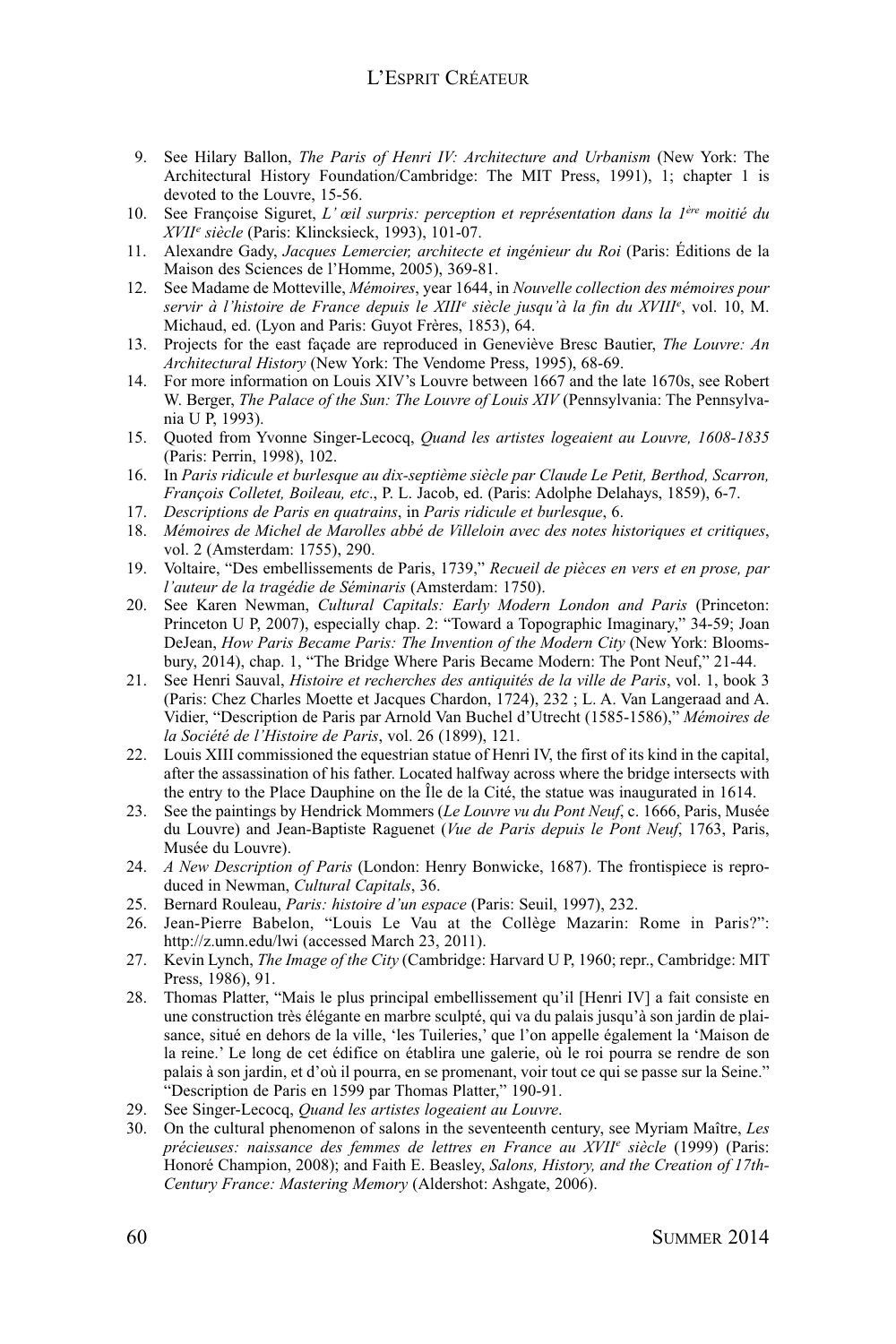#### HÉLÈNE VISENTIN

- 31. See Elizabeth Goldsmith, *Exclusive Conversations: The Art of Interaction in Seventeenth-Century France* (Philadelphia: U of Philadelphia P, 1988); Marc Fumaroli, "La conversation," in *Les lieux de mémoire*, vol. 3, 678-743; Benedetta Craveri, *The Age of Conversation* (New York: The New York Review of Books, 2005).
- 32. Germaine de Staël, "De l'esprit de conversation," in *De l'Allemagne* (1813): "Il me semble reconnu que Paris est la ville du monde où l'esprit et le goût de la conversation sont le plus généralement répandus."
- 33. Norbert Elias, *The Civilizing Process: The History of Manners* (Oxford: Blackwell, 1969 [*Über den Prozess der Zivilisation*, 1939]).
- 34. As Eric Hazan notices, the street Saint-Thomas-du-Louvre would pass today by the pyramid of Ieoh Ming Pei. See *L'invention de Paris: il n'y a pas de pas perdus* (Paris: Seuil, 2002), 39.
- 35. "La Marquise de Rambouillet," *Historiettes* (Paris: Société du Mercure de France, 1906), 101.
- 36. Carolyn Lougee, *Le Paradis des femmes: Women, Salons, and Social Stratification in 17th-Century France* (Princeton: Princeton U P, 1976).
- 37. *Le loisir lettré à l'âge classique*, Marc Fumaroli, Philippe-Joseph Salazar, and Emmanuel Bury, eds. (Geneva: Droz, 1996).
- 38. Maurice Magendie, *La politesse mondaine et les théories de l'honnêteté, en France au XVIIe siècle, de 1600 à 1660* (1925) (Geneva: Slatkine Reprints, 1993); and Emmanuel Bury, *Littérature et politesse: L'invention de l'honnête homme 1580-1750* (Paris: Presses universitaires de France, 1996).
- 39. Extract from the "Avertissement" written by Conrart at the beginning of the works by Jean Ogier de Gombauld; quoted from Auguste Bourgoin, *Un bourgeois de Paris lettré au XVIIe siècle: Valentin Conrart, premier secrétaire perpétuel de l'Académie Française, et son temps* (Paris: Hachette, 1883), 233-34. Italics mine.
- 40. *La cour de France* (Paris: Fayard, 1987), 261-65.
- 41. Letter dated 12 January 1680; quoted from Joan DeJean, "The Salons, 'Preciosity,' and the Sphere of Women's Influence," in *A New History of French Literature*, Denis Hollier et al., eds. (Cambridge: Harvard U P, 1989), 298.
- 42. Antoine de Rombise, *Itinerarii per diversa Galliæ...* (1639); quoted from Michèle and Michel Chaillou, *Petit guide pédestre de la littérature française au XVIIe siècle 1600-1660* (Paris: Hatier, 1990), 98.
- 43. Estienne Cholet, *Remarques singulières de Paris d'après l'exemplaire unique de la Bibliothèque nationale accompagnant le plan de Vassalieu*, Valentin Dufour, ed. (Paris: A. Quantin, 1881), 13-14.
- 44. Verses 552-564, acte 2, sc. 5, in Pierre Corneille, *Le menteur*, Catherine Casin-Pellegrini, ed. (Paris: Magnard, 2002), 64. Obviously, this passage praises the prime minister of Louis XIII, Cardinal de Richelieu who strongly supported the development of the theatre in Paris.
- 45. The *hôtel* of la Reine Marguerite is clearly depicted on the *Plan de Merian* (1615).
- 46. See Maurice Dumolin, *Études de topographie parisienne*, 1 (Paris: 1929), 101-219.
- 47. *Richelieu: Art and Power*, Hilliard Todd Goldfarb, ed. (Montreal: Montreal Museum of Fine Arts, 2002), 353.
- 48. For an analysis of this theater's reflection of the political power of Richelieu, see Timothy C. Murray, "Richelieu's Theater: The Mirror of a Prince," *Renaissance Drama*, 8 (1977): 275-98.
- 49. Elena Tamburi, "Guitti, Buonamici, Mariani, les Vigarani: scénographes italiens en voyage à travers l'Europe," in *Les lieux du spectacle dans l'Europe du XVIIe siècle*, Charles Mazouer, ed., Biblio 17 (Tübingen: Gunter Narr, 2006), 200.
- 50. See Madeleine Laurain-Portemer, *Études mazarines*, 1 (Paris: De Boccard, 1981).
- 51. Anne Beijer, "Une maquette de décor récemment retrouvée pour le 'ballet de la Prospérité des armes de France' dansé à Paris, le 7 février 1641. Étude sur la mise en scène au Grand Théâtre du Palais-Cardinal avant l'arrivée de Torelli," in *Le lieu théâtral à la Renaissance*, Jean Jacquot, ed. (Paris: C.N.R.S., 1964), 377-404.
- 52. Margaret M. McGowan, *L'art du ballet de cour en France, 1581-1643* (Paris: C.N.R.S., 1978).

VOL. 54, NO. 2 61